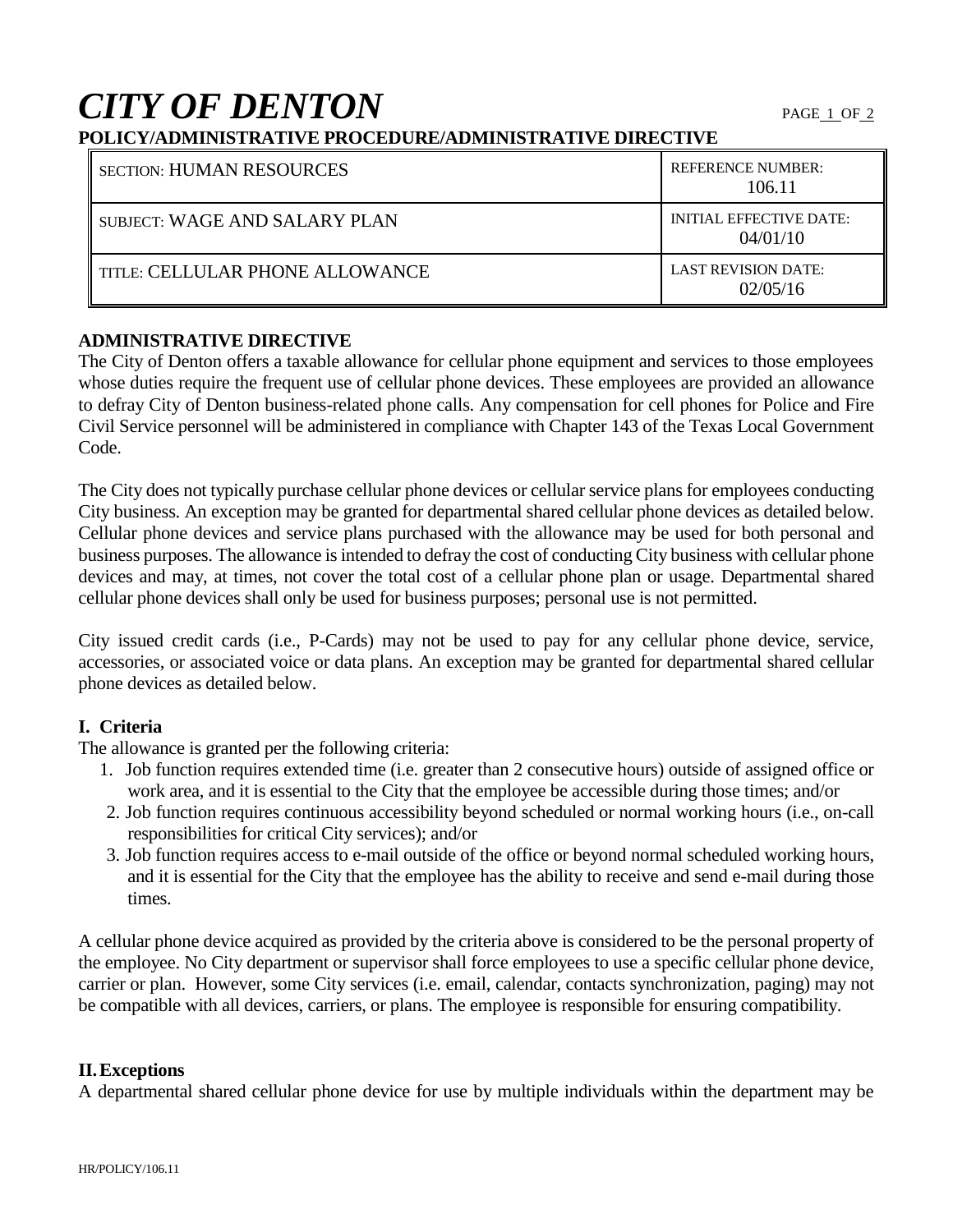#### **POLICY/ADMINISTRATIVE PROCEDURE/ADMINISTRATIVE DIRECTIVE (Continued)**

| TITI<br>$\mathbf{F}$<br>. | <b>PHONE ALLOWANCE POLICY</b><br>^EL J | <b>REFERENCE NUMBER:</b> |
|---------------------------|----------------------------------------|--------------------------|
|                           |                                        | .06.11                   |

purchased under the following conditions:

- 1. The departmental shared cellular phone device will be used to fulfill functions related to special events, on-call duty, or maintenance, particularly to address emergency or after-hours related issues that require calling capabilities that cannot be addressed with a pager; and
- 2. Multiple employees will be using the departmental shared cellular phone device to fulfill functions as noted above, making individual allowances financially imprudent.

The departmental shared cellular phone device will be purchased by the department, but will be assigned to one individual within the department to manage and maintain control of the device, including phone assignment and ensuring that the equipment is only used for business purposes. This entails reviewing and maintaining records which establish the amount, date, place, and business purpose for each business call. An annotated copy of the cell phone bill is an example of such a record. The record can be audited or reviewed periodically for compliance.

#### **III. Cost reduction measures**

Cellular phones and data plans are not intended to replace other available less expensive means of communication such as landline (or desktop) phones. In an effort to reduce costs, employees should:

- 1. Use conventional communication methods (e.g., landline phones) when available and cost effective;
- 2. Minimize forwarding landline calls to cellular phones; and
- 3. Use landlines instead of cellular phones while in the office.

If an employee does not use his/her landline phone due to the amount of time spent out of his/her office, the supervisor should evaluate elimination of the landline phone.

#### **IV. Allowance**

The allowance will be provided as taxable income to the employee. An employee is prohibited from continuing to collect a monthly cell phone allowance when his/her cellular phone device is no longer active or needed for the performance of the employee's job responsibilities. Simple convenience is not a criterion for granting a cell phone allowance. Please see "Cellular Phone Allowance Procedures" (Appendix A) for the allowance amount.

#### **V. Responsibility**

Any employee receiving an allowance is expected to maintain cell phone service, notify the City of the cell phone number, agree to publication of the number as needed, and be reachable for City of Denton business purposes. Failure to perform these requirements while receiving a cell phone allowance is subject to disciplinary measures up to and including termination. Any business related calls or data on the cell phone is subject to the Texas Public Information Act (formerly known as the Open Records Act) under chapter 552 of the Texas Government Code.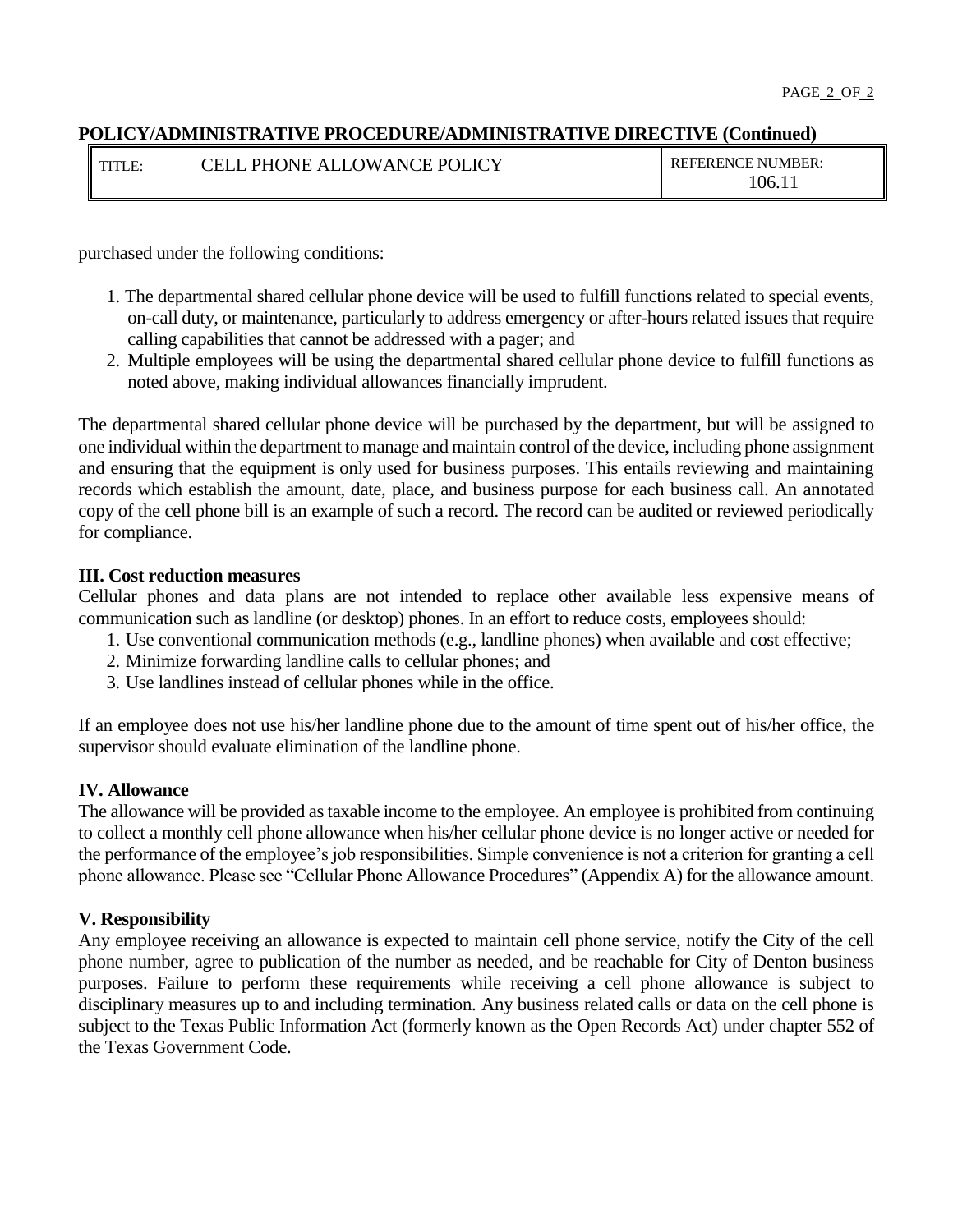## **APPENDIX A CELLULAR PHONE ALLOWANCE PROCEDURES**

This procedure describes the process to request and approve an allowance from the City of Denton for the use of cellular phone devices in order to conduct City business.

Any employee who receives an allowance will be required to maintain cell phone service, notify the City of the cell phone number, agree to have his/her number distributed to appropriate staff members or published to the public, if needed, and be reachable for City business purposes.

#### **Process**

Upon determination that the necessary criteria are met as stipulated in the "Cellular Phone Allowance" directive, the employee and authorized approver will follow the process outlined below:

1. Select the most reasonable allowance option, based on the intended usage of the device, from the options below:

| <b>Plan Option</b>        | <b>Pay Period</b> | <b>Annualized</b> | <b>Comments</b>                              |
|---------------------------|-------------------|-------------------|----------------------------------------------|
| <b>Allowance</b>          | <b>Amount</b>     | <b>Amount</b>     |                                              |
| Voice only - low usage    | \$13.85           | \$360             | $120 - 450$ minutes expected usage monthly   |
| Voice only $-$ high usage | \$23.08           | \$600             | More than 450 minutes expected usage monthly |
| Voice/Data plan $-$ low   | \$18.47           | \$480             | $120 - 450$ minutes plus email usage monthly |
| usage                     |                   |                   |                                              |
| Voice/Data plan $-$ high  | \$27.70           | \$720             | More than 450 minutes plus email<br>usage    |
| usage                     |                   |                   | monthly                                      |
| No allowance calls        | N/A               | N/A               | Submit reimbursement expense form*           |
|                           |                   |                   |                                              |

\**Employees not receiving a cell phone allowance who use their personal cell phone to conduct City business and exceed their personal cell phone plan voice minutes may seek reimbursement for the voice minute overages by submitting an expense reimbursement form with appropriate documentation.*

- 2. Complete the *Employee Cellular Phone Allowance Agreement* form, which is available at the City of Denton SharePoint webpage in the Budget and Finance section, and obtain necessary approvals. This form shall be completed for new, discontinued, and changed levels of the allowance.
- 3. The approved form is sent to the Budget office for review then forwarded to Payroll personnel to enter into the payroll system.
- 4. The division manager shall review who has a cellular plan allowance each fiscal year during the budget process to confirm the employee's eligibility for the cellular plan allowance or the department's eligibility for the shared cellular phone device.

Changes in allowance may be made with appropriate approvals.

# **Departmental Shared Cellular Phone Devices**

For departments fulfilling functions related to special events, on-call duty, or maintenance, particularly addressing on-call or after-hours related issues requiring calling capabilities that cannot be addressed with a pager, a departmental shared cellular phone device may be approved as an exception. Requests must be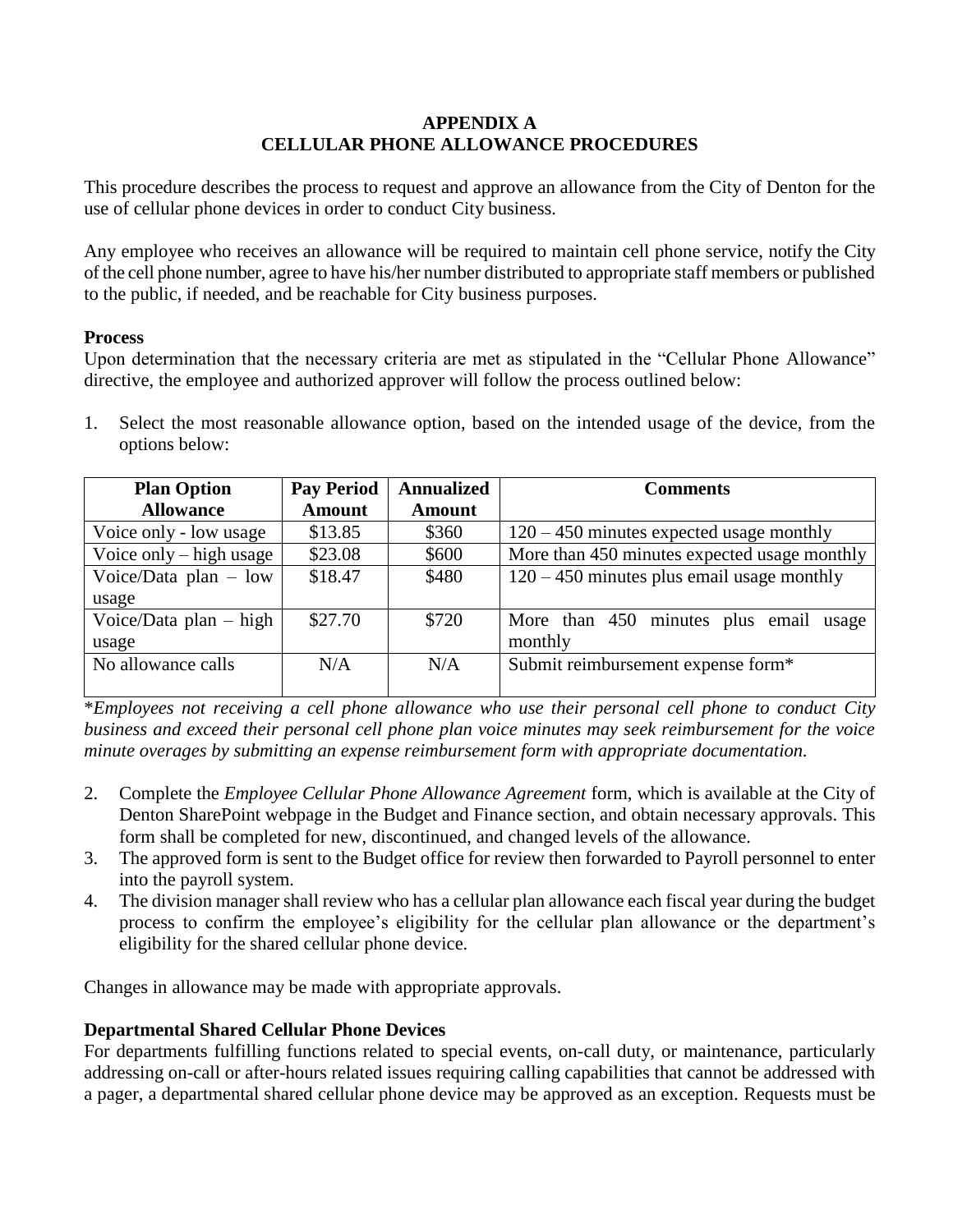submitted to Technology Services using the *Purchase Exception Request* form, which is available on the Technology Service SharePoint page.

The departmental shared cellular phone device will be assigned to one individual within the department to manage and maintain control of the device, including phone assignment and ensuring that the equipment is only used for business purposes. This entails a monthly review and maintenance of records which establish the amount, date, place, and business purpose for each business call. An annotated copy of the monthly cell phone bill is an example of such a record.

Departmental shared cellular phone devices shall only be used for business purposes; personal use is not permitted. Any employee in violation of this directive must reimburse the City for the personal phone call, may lose use of the departmental shared cellular phone device, and may be subject to disciplinary action up to and including termination.

#### **International Calls on Cellular Devices**

For employees who occasionally travel overseas and make or receive calls or send or receive email on their cellular phone devices for City of Denton business, the cost of their cellular phone calls or data/email access may be reimbursed.

#### **Exceptions**

A departmental shared cellular phone device used to fulfill functions as outlined above and in the "Cellular Phone Allowance" directive is an exception and must be authorized by the Assistant City Manager. Approved exceptions entitle the department to purchase the device.

#### **Transition**

Effective immediately upon approval of this directive, the City of Denton will no longer purchase any cellular phone devices or services, nor will any existing cellular phone device contracts be renewed or extended, unless an exception is authorized for a departmental shared cellular phone device.

If employees are transferring from a City cellular phone to a personal cellular phone, they are encouraged to retain their existing City cellular phone number. If an employee changes his/her cellular phone number, he/she must notify the department within one (1) business day of the change. For those departments that have an existing contract with a cellular phone vendor, if the transfer will result in a cancellation fee, the existing account shall be transferred to the employee immediately following the expiration of the cancellation provision.

Employees using City owned equipment and converting to personally owned contracts may continue to use the existing cellular phone devices while employed by the City. In the event the employee leaves City employment, the cellular phone device must be returned to the department with any other City owned property. Employees may choose to either stay with the current cellular plan or adopt a new cellular phone plan of their choice. Departments cannot force employees to use a specific cellular carrier or plan. Some City services (i.e. email, calendar, contacts synchronization, paging) may not be compatible with all devices, carriers, or plans. The employee is responsible for ensuring compatibility.